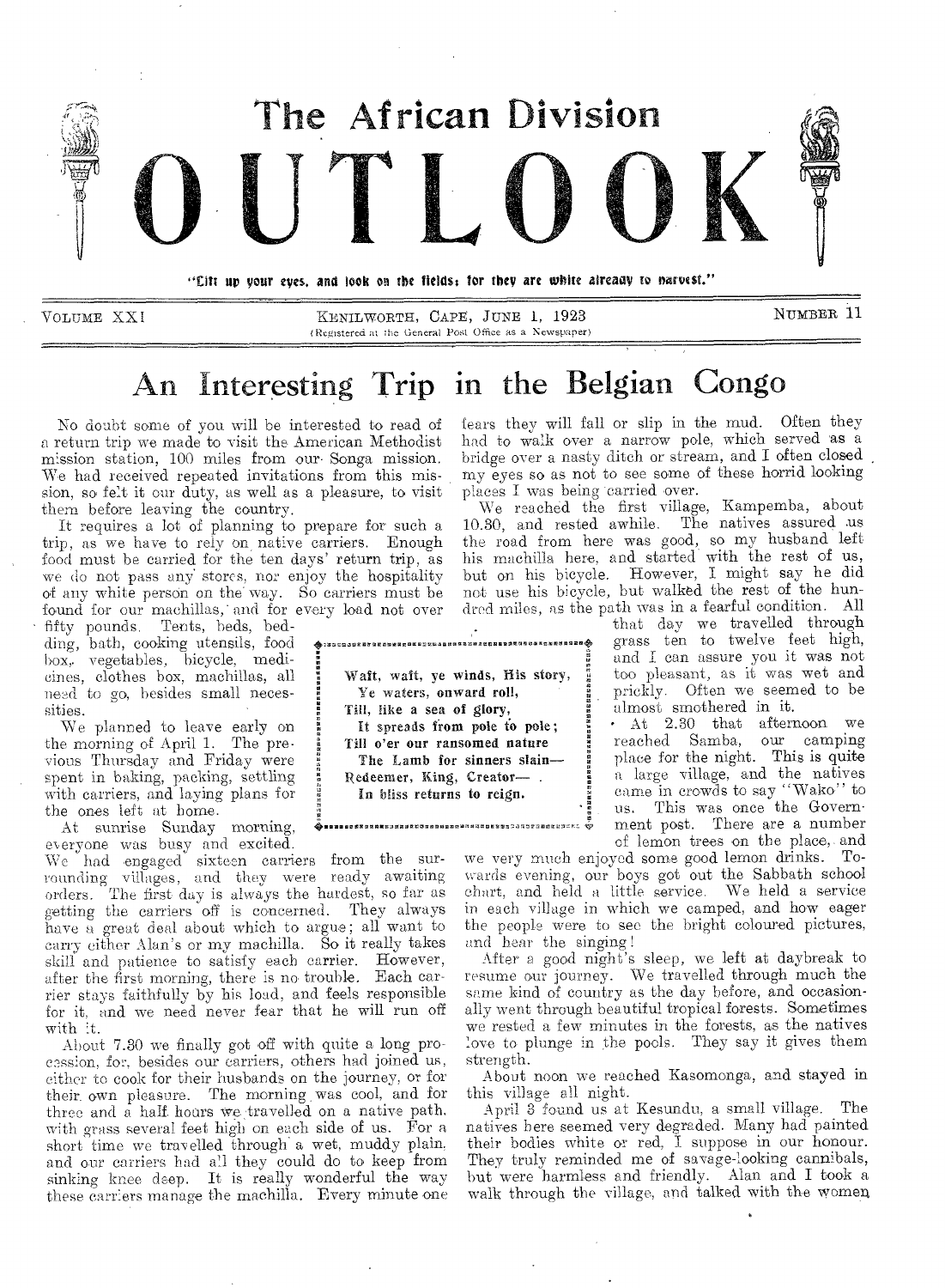and children. There were images of wood in front of almost every house, with food placed near. These represented the spirits of dead relatives, and were there to keep evil and sickness from the people. We had quite a big crowd at our service at this place.

We heard the death wail in almost every village where we camped. Oh, it is a weird sound! On inquiring who had died during the night, we learned they were lamenting for some one who had died a few months or years before. One's heart goes out to these poor heathen, especially the neglected little ones. Truly one cannot help feeling thankful for the knowledge we have of the One above. Yes, and to belong to civilisation.

The next day we were up early again. One must rise early, as the tent, beds, bedding, etc., have to be packed, and we like to avoid travelling in the heat. The road from here was very hilly, rocky and sandy, and was overgrown with long grass. Our carriers really did wonderfully well. They shouted and sang most of the way. Often I would hear them singing to some tune, in the vernacular, "Madam will give us a present, because we are carrying her so well." They present, because we are carrying her so well." make up all kinds of songs. One wonders where they get the strength for shouting, singing, etc., when they have such heavy burdens to carry.

We reached our last camping place April 4. Kako is the name of this village. This is the most beautiful village for scenery I have seen in the Congo—such beautiful shade trees, palm trees and banana groves. A great deal of palm oil is made here, as well as wine. The palm fruit is very nice, having a nutty taste. The natives make pretty baskets and mats here too. We natives make pretty baskets and mats here too. really enjoyed our stay at this place.

April 5 we were on our way again. Up hill and down hill we travelled, through beautiful, long, wet, cool forests. The road was very bad, and several times I walked for fear the carriers would drop me down the steep banks into the pools below. The heavy rains had caused deep ruts in the path, and washed the earth away in many places.

At last we reached the Kabongo mission, where we were made very welcome by Dr. and Mrs. Berry and the natives. This mission is about six years old, and they are doing a good work. Their work is only now beginning to show fruit, so we do not feel discouraged with our slow progress. We stayed here from Thursday noon until Monday morning. We enjoyed every minute of the time. It was so nice to see something fresh, especially new white faces.

Our return journey was somewhat the same as our journey to the mission, until we reached Samba, our last camping place. Here it rained, and continued to do so most of the way home. The pools had risen, and in one place the carriers were up to their chests in water, and our machillas had to be carried on their heads. It is an awful sensation, I can assure you, as one feels one is going to fall every minute. Then the shouts and orders given by the natives to each other do not improve the situation.

However, we reached Songa mission amid shouts of, welcome, about 3 o'clock Friday afternoon. Our house was ready for the Sabbath, and our good boy had cooked us enough dinner for two days. He had a nice hot bath ready, which was surely appreciated after

our five days' trip. We found everything in perfect order, excepting that a hyena had eaten Alan's pet dog the night before our arrival home. We appreciate all the good things we have, more than ever. It really does one good to get away from one's regular routine of work for a few days. We were away thirteen days, most of the time being spent on the path, but we all had a good time, and feel repaid for the trip.

We have all kept wonderfully well up here, and we truly thank the One above for all the blessings we have enjoyed in this isolated place. Our hearts are sad to leave here. We love this mission, its work and its people. "We go where duty calls," and when we say good-bye to these people here, we pray we may meet them in the home above, where there will be no sad partings, and where the reign of sorrow will be forever gone. TERSHA ROBINSON. TERSHA ROBINSON.

NOTE.-Shortly after writing this article Brother and Sister Robinson and little son left the Congo for the Zambesi Union, where they are taking up work.]

# **※**

#### The Message of the Dawn

WEARIED and worn on life's great battle ground, With courage well nigh spent, and soul athirst, I could not sleep so hied me out to watch the breaking dawn. And like a pilgrim travel-soiled and bruised with the road's dust and stones Pants for a cooling stream to lave his weary limbs, So longed my soul for God. So longed nay soul for God. As I stepped out into the silence dim, Nature, as oft' of old, encircled me within her arms, And pressed her mystic kisses on my brow With tender dewy lips, till every quivering nerve

Was silenced into rest, and my soul was once more attuned To catch the still small voice of the Unseen.

Through dawn's mysterious haze, the sea And mountain range behind, showed dim and mystic blue. Beneath the eastern sky, where gleamed the pearly glow Of zodiacal light, merging, just where The mountains formed a dip—into a rosy shade Mere shadow of a blush, and earliest herald of day's king.

While further on, and somewhat higher up Two tiniest oblong clondlets, deep rosehued— One larger than the other—showed like broken halves Of a rosehearted bivalve "sunrise shell" Lying apart, upon a stroud of pearl.

Entranced I gazed until mine eyes grew dim With tears of joy, and my soul flapped her wings In unavailing effort to soar forth And make those rosy trophies mine.

But wafted through the portals of the dawn<br>A still small voice breathed softly, "No; not now,<br>'Tis only conquerors tread that pearly shore; The rest is not yet won ; go forth once more and mingle in the fight.

" What if thy sword be broken? wield the hilt. The beauty that enraptures thee to tears Is but the faintest glimmer of the Dawn that waits ahead."

Then, as the cold grey shadows of the day Obscured the scene, I. inward turned, Content to wait till that Eternal Dawn

Whose glory no dark mists will ever chill, When I will hie me forth with eager feet

To gather up my shells upon the Strand of Pearl.

J. pu Torr, Muizenberg.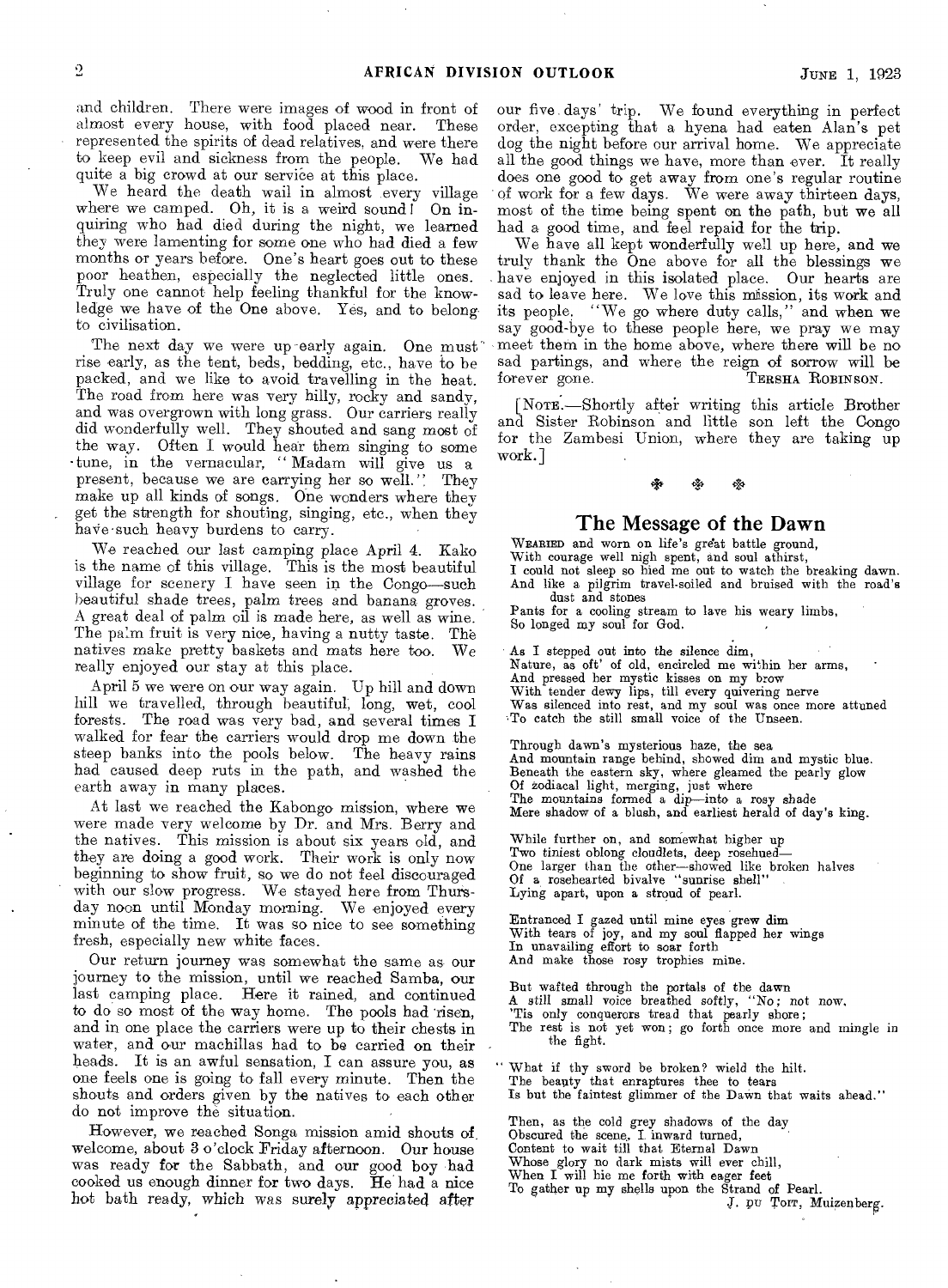### Sketches of the Past---No. 2

#### The Judgment Hour Message

AND I saw another angel fly in the midst of heaven, having the everlasting gospel to preach unto them that dwell on the earth, and to every nation, and kindred, and tongue, and people, saying with a loud voice, Fear God and give glory to Him; for the hour of His judgment is come."

IN these words the prophet describes the first of three messages to be given to the world just before the appearance of the " white cloud," on which the Son of man returns to this earth. Verse 14.

Inasmuch as angels never preach directly, it is evident that when this message is due to the world, it will be given through the church, God's appointed agent for the proclamation of the gospel. The flight of the angel, the loud voice, and the specific mention of every nation, kindred, tongue, and people, indicate that the message will be given quickly, and that it will be heard throughout the world.

The main statement in this message, that the hour of God's judgment *is come,* indicates that the judgment hour will be known to the messengers, so that they can make such a startling announcement with assurance. But as God always reveals His truths through His Word, it follows that there must be somewhere in the Scriptures a prophecy that will reveal the time when the heavenly tribunal is to sit. And what a marvel of God's providence should it be seen that there is just such a definite time prophecy, so clear and plain, that it can be easily understood, yet so veiled in symbol that it should not be understood before the time for its announcement ! Surely an infinite mind is back of such profound wisdom.

Regarding one important portion of prophecy, the writer was bidden to " shut up the words, and seal the book, even to *the time of the end:* many shall run to and fro, and knowledge shall be increased." Dan. 12 : 4. Whatever may be said regarding the wonderful increase of knowledge in this generation, the flood of light that has shone upon the prophetic Word, especially on the book of Daniel is a clear fulfilment of the above verse.

Of one portion of the book of Daniel in particular, a statement is made that it pertains to the last days. The prophet had just witnessed a remarkable vision, and while he was wondering what it might mean, the angel Gabriel was divinely commissioned to "make this man understand the vision." Having come near to Daniel, he said unto him, "Understand, 0 son of man: for *at the time of the end* shall be the vision." Dan. 8: 17.

In the vision of which this is said, the prophet had noted three symbols—a ram, a he-goat, and a little horn which waged war against God. Concerning this warfare, a question had been asked as to. the length of its duration, and the answer was given, " Unto two thousand and three hundred days; then shall the sanctuary be cleansed." Verse 14.

Having explained the ram to be "the kings of Media and Persia ;" the goat to be "the kind of Grecia ;" the great horn between his eyes, to be "the first king;" four other horns to be "four kingdoms that shall stand up out of the nation;" and having spoken of the "king of fierce countenance and understanding dark

sentences," that was represented by a "horn that waxed exceeding great," the angel reached that part of the vision that spoke of the time for the cleansing of the sanctuary. But, doubtless because Daniel was overcome with the astounding truths revealed, the explanation was cut short with the mere statement that the vision regarding the time—the twenty-three hundred day period—" is true." And regarding this special part of the prophecy the significant statement was made : " Wherefore shut thou up the vision; for it shall be for many days." Verse  $26$ .

Daniel fainted at the shocking scenes presented before him in the long controversy between the powers of darkness and the church of God, but he still pondered over the vision and prayed for an explanation His mind was grieved at the desolation of the sanctuary at Jerusalem. There lacked only two years of the seventy, spoken of by Jeremiah at the end of which God had promised to visit His people and give them an opportunity to return to their own home land (Jer.  $29: 10$ . Daniel seemed to fear that this statement regarding the long period of time that should elapse before the cleansing of the sanctuary meant that because of Israel's failure to repent, God had altered His word, and the promised restoration would be postponed. Hence while praying for light, He humbly confessed his sins and the sins of his people, and prayed the Lord to " defer not," " for Thy city and Thy people are called by Thy name." Chapter  $9:19$ .

While the prophet was thus praying, Gabriel came to complete the explanation of the vision. And inasmuch as, after telling Daniel to " consider the vision," he immediately began to speak of time, it is obvious that the following statements regarding the " seventy weeks," were given in explanation of the twenty-three hundred days of the unexplained portion of the vision.

The seventy weeks, of which Gabriel spoke, were to begin with "the going forth of the commandment to restore and to build Jerusalem." At the beginning of the last week of years, the Messiah was to appear. This wonderful prophecy has been understood through the ages.. When Jesus began His ministry at the very expiration of the allotted time, it is said that He preached saying, *"The time is fulfilled,* and the kingdom of God is at hand." Any one may verify the remarkable accuracy of this prophetic period by noting the marginal date for Ezra 7 (where the decree for restoration is given), and observing that from that date, 457 B. C. to the baptism of Jesus, in A. D. 27, is exactly 69 x 7, or 483 years. Every portion of this seventy week period, the 49 years for the restoration of the city, the cutting off of the Messiah in the midst of the final week, and the ultimate rejection of the Jews as God's special people three and a half years later, were expounded in their time. They pertained to the first advent, and they were understood by that generation.

But in God's obvious providence, the relation of the seventy weeks to the two thousand and three hundred days was not seen by prophetic students until after 1878, the beginning of the time of the end. Nor was the yearly "cleansing of the sanctuary," seen to be a type of the final disposition of sins in the heavenly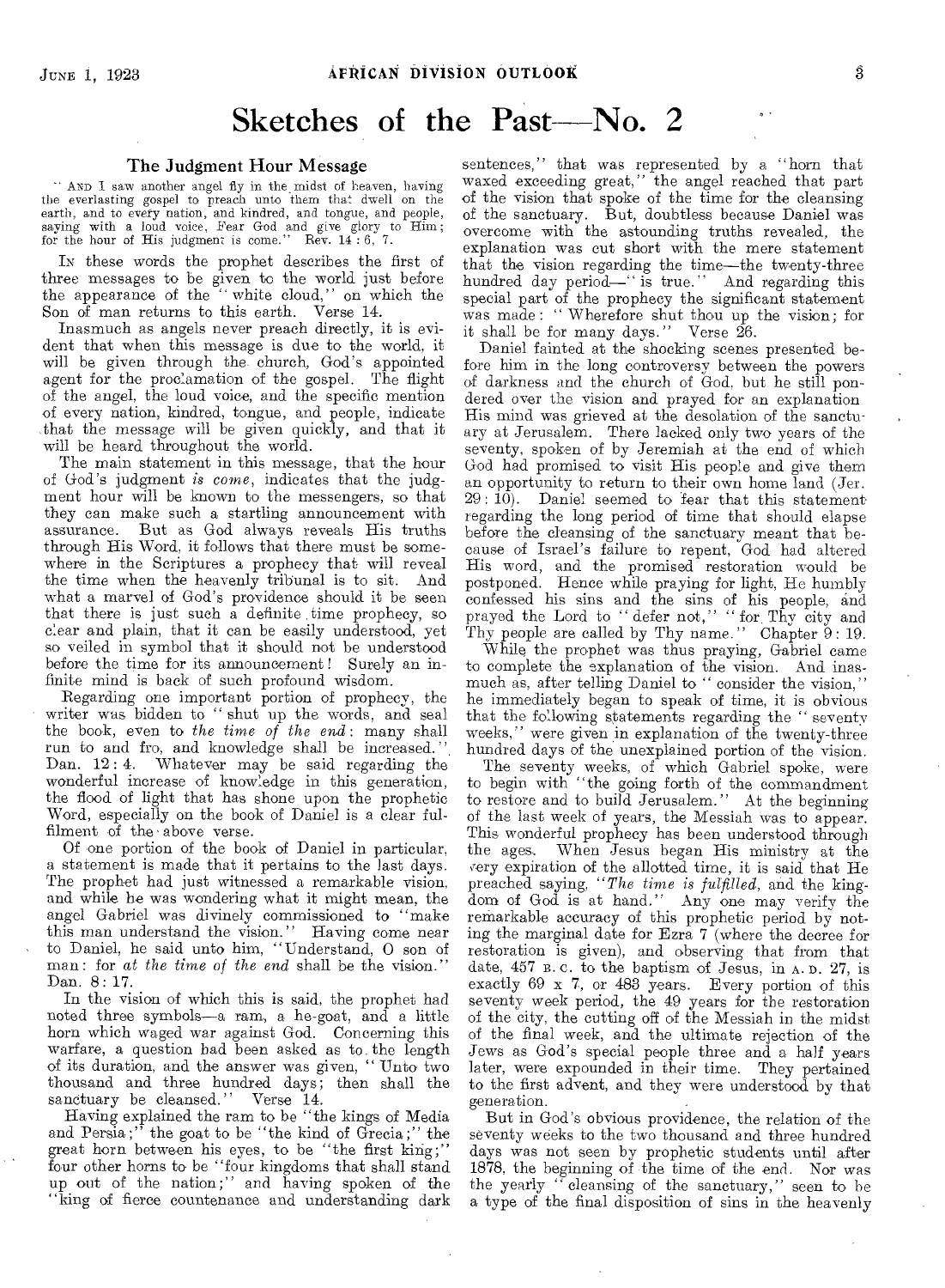sanctuary in the work of judgment, until God Himself opened the way for its explanation.

How these mysteries were unlocked, and how the message was proclaimed throughout the wide world will be considered in the next study.

D. E. ROBINSON.

#### 4t-

#### A Solemn Message to the Church

WE are rapidly nearing the close of this earth's history. The end is very near, much nearer than many suppose, and I feel burdened to urge upon our people the necessity of seeking the Lord earnestly. Many the necessity of seeking the Lord earnestly. are asleep, and what can be said to arouse them from their carnal slumber? The Lord would have His church purified, before His judgments shall fall more signally upon the world.

"Who may abide the day of His coming, and who shall stand when He appeareth? For He is like a refiner's fire, and like fuller's soap : and He shall sit as a refiner and purifier of silver: and He shall purify the sons of Levi, and purge them as gold and silver, that they may offer unto the Lord an offering in righteousness."

Christ will remove every pretentious cloak. No mingling of the true with the spurious can deceive Him. <sup>?</sup>He is like a refiner's fire," separating the precious from the vile, the dross from the gold.

Like the Levites, God's chosen people are set apart by Him for His special work. Every true Christian bears priestly credentials. He is honoured with the sacred responsibility of representing to the world the character of his Heavenly Father. He is to heed well the words, "Be ye therefore perfect, even as your Father which is in heaven is perfect.

"Remember ye the law of Moses My servant, which I commanded unto him in Horeb for all Israel, with the statutes and the judgments. Behold, I will send you Elijah the prophet before the coming of the great and dreadful day of the Lord: and he shall turn the heart of the fathers to the children, and the heart of the children to their fathers, lest I come and smite the earth with a curse."

"Confess your faults one to another, and pray one for another," that ye may be healed of all spiritual infirmities, that sinful dispositions may be changed. Make diligent work for eternity. Pray most earnestly to the Lord, and hold fast to the faith. Trust not in the arm of flesh, but trust implicitly in the Lord's guidance. Let each one now say, "As for me, I will come out, and be separate from the world. I will serve the Lord with full purpose of heart."

This work of individual purification of character cannot be safely delayed. Let our brethren and sisters take hold diligently of this work, co-operating with Him who "loved the church, and gave Himself for it; that He might sanctify and cleanse it with the washing of water by the Word, that He might present it to Himself a glorious church, not having spot, or wrinkle, or any such thing; but that it should be holy and without blemish.'

Put away all deception. Let no one idolise his own opinions. Take your position decidedly to be fully Take your position decidedly to be fully consecrated to truth and righteousness. Christ is ready to receive all who will come to Him. Exercise a firm faith in all the promises of God. With confession and

prayer, take your stand to be wholly the Lord's henceforth and forever.

To my ministering brethren I would say, "Unite in a work of humbling your souls before God. Some have lost their first love, and need a new experience. Be determined that you will not yield to the enemy. Be patient toward all men, remembering that Christ died Improve every capability for the Lord's work, and labour faithfully, untiringly, to save souls. Seek to arouse the churches by your own zeal. Thus you may be the Lord's helping hand, labouring together with Him.'

We all have a part to act in the Lord's great plan for His work in the earth. We shall all have something to do, though it may be in jots and tittles, as opportunities present themselves.

If these warnings are not heeded, if diligent work is not made to overcome and put away defects of character, God will soon have finished the work of judgment, and many will be found wanting. Shall we now, at once, cleanse ourselves from all filthiness of the flesh and spirit, perfecting holiness in the fear of God? We cannot afford to delay this work of confession and humbling of soul, that our offerings may be acceptable unto God. Fulness of joy is to be found in an entire surrender to God.—Mrs. *E. G. White, in Eastern Tidings.* 

NATAL-TRANSVAAL CONFERENCE W. S. HYATT, *President*, A. A. PITT, *Secy.-Treas. 8 Stranack Street, Maritzburg, Natal* 

#### Big Week at Witbank

As my Big Week territory I was assigned a part of Witbank, Transvaal, and the book used was " Past Present, and Future." This is a coal-mining centre with about a dozen mines operating within eight miles of the town. In trying to make a real Big Day, I worked from 8.30 A. M. till 7.45 P. M., without stopping to eat, and then walked seven miles back to Witbank, where a little supper tasted good.

The Lord blessed me with fourteen orders and the Big Day profits were over £5. About fifty-five hours were spent in canvassing, and about £53 worth of books have now been delivered. Half of the subscribers gave liberal deposits with their orders, and all were strongly impressed with the fact that they had given a real order and under no circumstances could any orders be cancelled. This helped me to deliver nearly every order.

In each canvass the point emphasised was the personal salvation of the individual being canvassed, and that the purpose of the book was to make plain the great and glorious plan of God for each soul and to help him to know the way to the kingdom of Christ. I found some genuinely interested, and gave a number of Bible studies which are now being continued by correspondence.

That the harvest is ripe was strongly impressed upon me during the week. The fields are waiting and much is being lost by delay. May God lead every member to do his utmost to gather the falling grain before the harvest shall be forever past.

H. C. OLMSTEAD.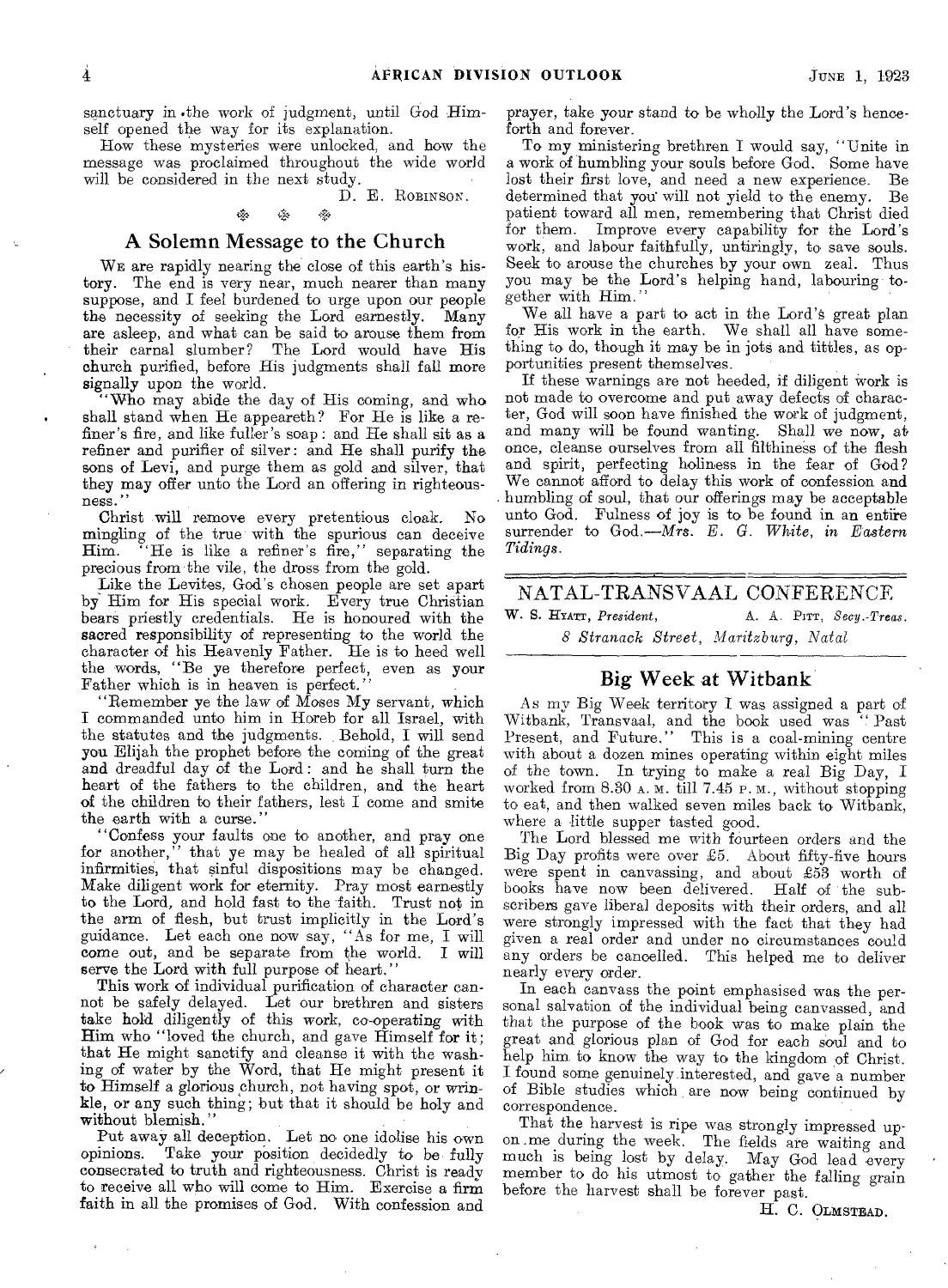#### Quarterly Report for Sweetwaters Sabbath School

FOR QUARTER ENDING MARCH 31, 1923

|                           |  |  | Average attendance including visitors  21 |
|---------------------------|--|--|-------------------------------------------|
|                           |  |  | Donations for 12 Sabbaths $\pounds8-15-3$ |
| Donations on 13th Sabbath |  |  | 4.7-1                                     |

Total  $$13-2-4$ 

Perfect record cards of honour are due to Lena, Olive, Winnie, Paul and Robert Beissner, Sister Sissing, Grace Burton, Doris, Una and Gladys Pitt, and the superintendent.

Perfect attendance cards are due to Gloria Tarr and the secretary.

The lessons on "Bible Characters" were most interesting and helpful to all.

F. C. ERNST, *Superintendent,*  S. IMRAY, *Secretary*.

or *.* 

#### The Message Among the Transvaal **Natives**

ONE *year* ago, we spent a few days in the vicinity of Hamon's Kraal visiting native villages. Later Pastor Armitage held a series of meetings at Leeuwkraal, and- as a result several began to obey the message. Among them were a teacher, a native shopkeeper, and another man who is now a successful canvasser.

Two weeks ago we pitched our tent about fifteen miles from Leeuwkraal at Makapanstad, and have held services every evening since. The attendance has been good, averaging from 300 to 400 each evening, and quite an interest has been awakened.

We had hoped that we might have had some Bible studies printed on the message to give to the people in their own language. Several months ago we prepared these studies, but we have found it a long way to get them through the hands of the editor, the translator, the critic and the printer, so long that they have not. yet reached us;

In order that we might reach the people and get them to studying we felt that we must have something for them to read. This led us to bring our little Corona typewriter into use, and 130 studies have been struck off and many distributed. Much more will have to be done along the same line, even though it is a slow process, as the people are -eager to get them so that they may learn the truths of the Bible.

We have only one native helper up to the present, and he finds far more than he can do, but we hope soon to have two others. There is work enough for six such workers, and we could use them to good advantage were they available. The European worker must have plenty of native help to do the work there is to be done at such a time as this.

There are other villages near, and, if we had the helpers and the literature needed, we could be working two or three villages just as well as one, and thus be saving valuable time. We realise that we are working at a great disadvantage, but there seems to be no help\_ for it. So we labour on praying that the Lord of the harvest will give us a few good, honest souls for our hire.<br>W. S. HYATT. W. S. HYATT,

F. B. ARMITAGE,

### CAPE CONFERENCE

T. M. FRENCH, *Act. Pres.* Miss 0. M. WILLMORE ; *Secy.-Treas.*  21 OFFICE ADDRESS : *56 Roeland Street, Cape* Town

#### Important Notice

Winn all OUTLOOK readers please note that the Cape Conference and Cape Tract and Missionary Society. are moving to Port Elizabeth about the first week in June.

Kindly note their new address will be, 23 Chapel Street, Port Elizabeth, and after the 7th of June all correspondence should be directed to this address.

#### ORANGE RIVER CONFERENCE

*J. N.* DE BEER, *President,* D. A. WEBSTER, *Secy.-Treas.*  OFFICE : *106 Kellner St., Bloemfontein, O. F. S.* 

#### Are We Willing?

" THY people shall be willing in the day of Thy power." Psalm 110: 3.  $\lceil \text{Psalm } 110: 3. \rceil$ 

That we are living in the day of God's power is unquestionable. No one who has studied the progress which the message has made during the last few years will deny that it is simply marvellous.

During the last year, funds to support the work already under way in the mission fields ran very low, and for a time it seemed that some of our missionaries would have to leave the field. The situation was laid before our people everywhere, and the response they made was most gratifying.

Heavy calls have been made to the General Conference for the support of the work this year, and their ability to give all that has been asked, depends upon the different fields raising the amounts they have pledged.

Through the Harvest Ingathering Campaign, large sums are being raised from year to year for the support of our mission work, and this method of raising money from the public has come to remain with us until the work of God shall be finished in the earth.

Never was there a time in the history of our work when it was more necessary for us as a people to stand unitedly in supporting the cause of God, with both men and money, than now. In " Testimonies for the Church," Vol. 9, page 55, we read: " Unmistakable evidences point to the nearness of the end. The way must be prepared for the coming of the Prince of Peace. Let not our church members complain because they are so often called upon to give. What is it that makes the frequent calls a necessity? Is it not the rapid increase of missionary enterprises? Shall we forget that we are labourers together with God? From every church, prayers should ascend to God for an increase of devotion and liberality. My brethren and sisters, do not plead for retrenchment in evangelical work. So long as there are souls to save, our interest in the work of soul-saving is to know no abating. The church cannot abridge her. task without denying her Master. Not all can go as missionaries to foreign lands, but all can give of their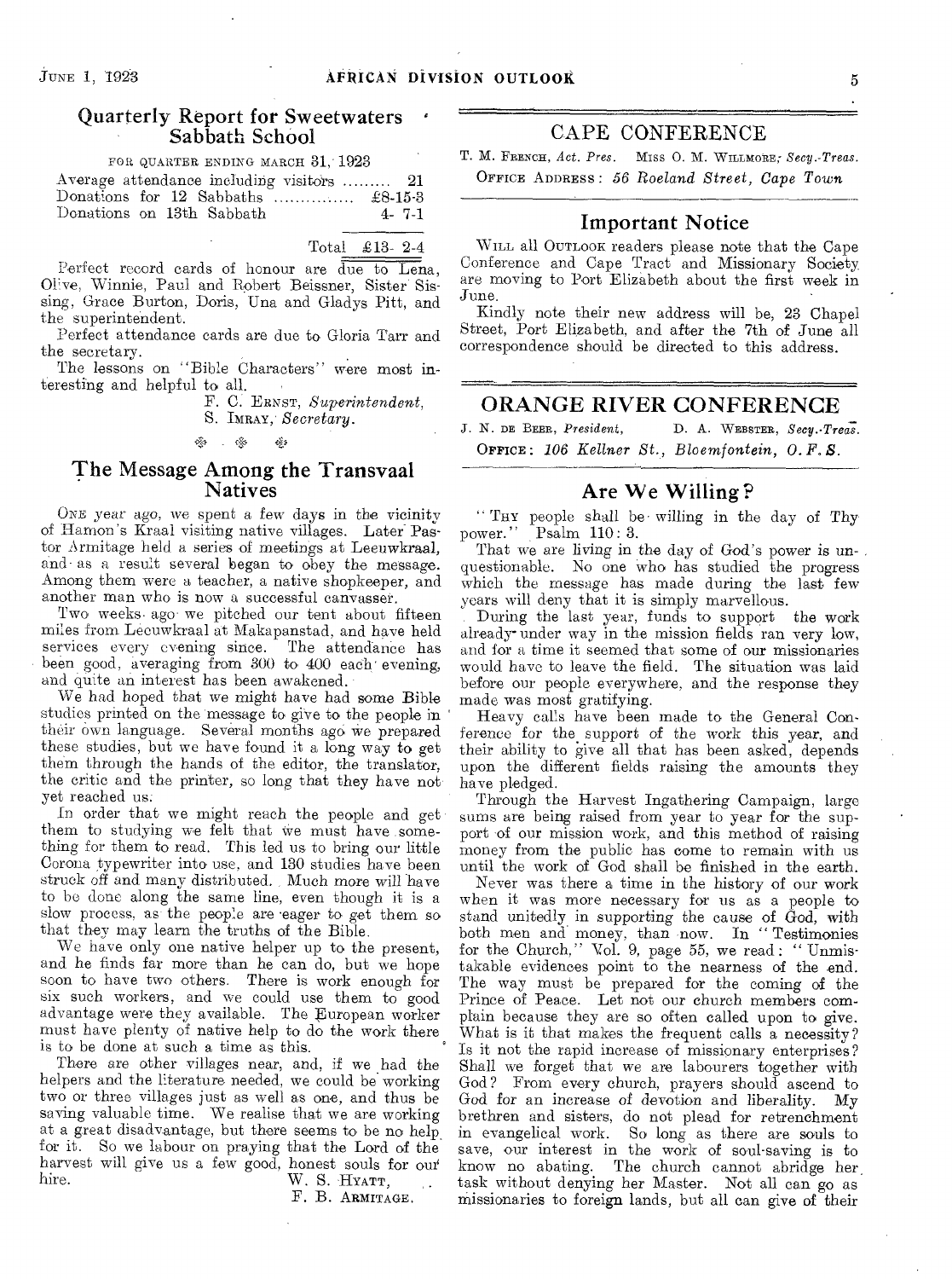means for the carrying forward of foreign missions."

The time set for the Harvest Ingathering Campaign this, year is June and July, and at a recent meeting of the Orange River Conference executive committee it was recommended that our conference goal be set at £550. This includes both the European and native departments of the conference. Let all the churches and isolated members in our conference earnestly plan for the coming Harvest Ingathering .Campaign, with a determination to reach their goals.

I trust that every man, woman and child in our conference, who possibly can, will enlist in the campaign, and that everyone will work until his goal is passed. Let all be " willing." To Nehemiah's enemies it looked impossible for God's people to rebuild and complete the wall, but we read in Nehemiah 4: 6: " So built we the wall; and all the wall was joined together unto the half thereof : for the people had a mind to work." So brethren and sisters let us all have a mind to work, and make this• the best Harvest Ingathering Campaign we have ever had in our conference. J. N. DE BEER. **• •** 

#### **Bolivia Church**

ON March 31, the members of the Bolivia church came together for their quarterly meeting, and we were pleased to have Pastor de Beer with us.

After Sabbath school we had a study about the need to open our whole hearts, that God's Holy Spirit might take full possession of us. We will then bear the fruits of which we read in Galations 5 : 22. In the afternoon we celebrated the Lord's Supper, when we received many blessings.

We had a baptismal service on Sunday morning when two of our young people were buried with their Lord in the watery grave.

I am glad to say that our courage is renewed to fight the good fight, for we know the Lord will give M. VAN RENSBURG.

#### **ZAMBESI UNION MISSION**

E. M. HOWARD, Supt. LLOYD E. BIGGS, *SeCV-TreaS. P. 0. Box .573, Bulawayo, Rhodesia* 

#### **" Till the Whole Earth is Lightened "**

ONCE more the Harvest Ingathering Campaign, is upon us, and our thoughts are especially upon the great mission fields of the world. We have before us a mighty work—one which must continually rise to greater prominence.

The work already established in heathen lands must be greatly strengthened. More labourers are needed to help those already bearing heavy burdens. Better equipment is needed for the training of native workers, for, it is to them we must look to do the greater part of the work in preaching the gospel to those who sit in darkness. To supply this needed help, more money is required.

Then as we cast our eyes over the fields as yet unentered, and think of fifteen out of every seventeen people in Africa still living in heathenism, there comes a realisation of the greatness of the task as yet unaccomplished.

"And still our General, who never makes a mistake, says to us, ' Advance.' Enter new territory. Lift up the standard in every land. . . . Our burden for the `regions beyond' can never be laid down till the whole earth shall be lightened with the glory of the Lord. . . . God calls upon His workers to annex new territory for Him." These words, coming as they do from the servant of the Lord, in plain and unmistakable language, point out the way for God's people. While strengthening our bases, we are to push forward, planting the banner of truth in new fields.

As I write this, word comes of one society in tropical Africa pushing out and occupying strategic points, and for the time being placing just one family at each station, looking forward to the strengthening of this work in the future. In these days when influences are at work to "parcel out" Africa to certain societies, thus endeavouring to keep out all others but that special society in that sphere of influence, we should be more aggressive in placing our representatives in these new territories, thus holding the positions until recruits come to strengthen the work.

To keep the work strong at the base, and to occupy new territory means money—more money than has hitherto flowed into the treasury. Already God's people are feeling the financial strain, and yet more funds are needed to carry out God's programme for evangelising the world. Among the men and women in the world, there are thousands of pounds which might be gathered into the Lord's storehouse. This Harvest Ingathering Campaign will afford opportunity to everyone to go out and gather in the funds for God's work.

Brethren and sisters, we cannot fail at this time. Our faithful missionaries in the lonely parts of. Africa, the men now on the way to new fields, are looking to you—you who, are holding the ropes—to lengthen the cords and strengthen the stakes. Everyone should feel it an honour- and privilege to take part in this campaign. In our Union we plan to co-operate with you in making this campaign a success. Our workers plan to give some time to this work. Our church members plan to rally to this call. Special ingatherers will visit several towns in Rhodesia, and altogether we hope to raise our Union goal of £500.

E. M. HOWARD.

#### < oQa

 $\rightarrow$  (

#### **News Notes**

BROTHER RAYMOND BILLES is now tabouring in Nyasaland.

BROTHER AND SISTER LE BUTT and family left recently for the Congo, their new field of labour.

BROTHER C. ROBINSON, who has been connected with the work in the Congo, has taken up work at Solusi. Brother Frank Ingle, from the Kalimbeza mission, is taking over the farm management at that station.

BRETHREN HOWARD AND BIGGS left by the midday train on Thursday, the 17th of May, on a trip to They will be away from office for about seven weeks. Brother Wilson will join them at Livingstone, and will accompany them on this trip. They intend to visit the paramount chief, and hope to open up work in that country in the near future.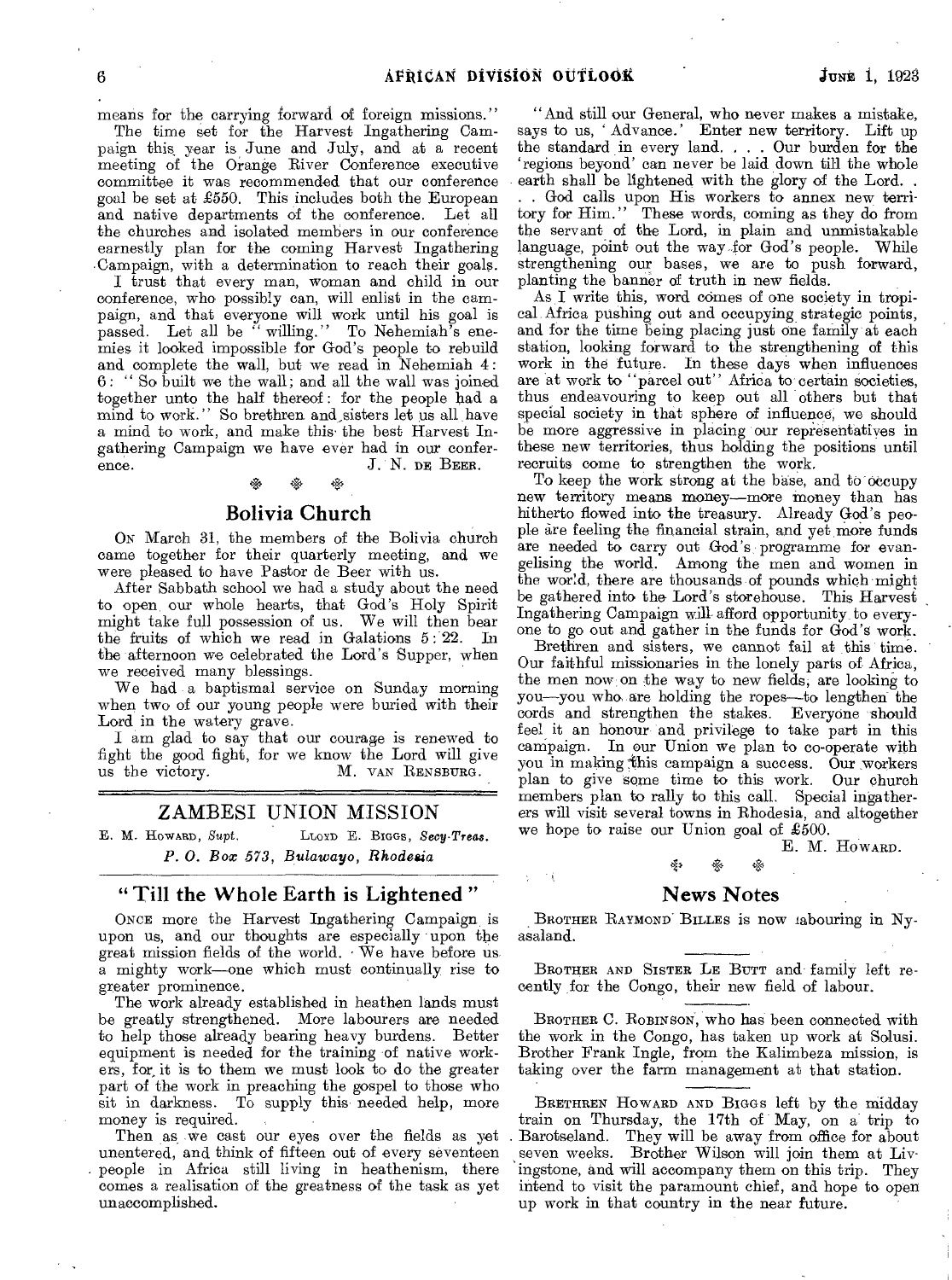ANOTHER candidate was baptised in the Bulawayo church on Sabbath, May 12. Brother Baumann hopes to proceed to Switzerland within a few weeks, where he will visit his relatives.

filosof i

#### **Report of Literature Sales for April**  Natal-Transvaal

| NAME                  | HRS             | ORDS   VALUE |       | J<br>HELPS |    |    | ļ<br>TOTAL |   |     |           |         |
|-----------------------|-----------------|--------------|-------|------------|----|----|------------|---|-----|-----------|---------|
| Great Controversy.    |                 |              |       |            |    |    |            |   |     |           |         |
| D. A. de Beer         | 117             | 15           | 18    | 1          | 6  |    | 7          | 6 | 18  | 9         | 0       |
| S. J. Fourie          | 23              |              |       |            |    |    | 4          | 6 |     | 4         | 6       |
| D. J. Grabe           | 61              | 18           | 21    | 8          | 6  |    | 15         | 0 | 22  | 3         | 6       |
| Mrs. Grabe            | 89}             | 39           | 47 15 |            | 6  | 3  | 6          | 0 | 51  | 1         | 6       |
| Mrs. Hopkins          | 57              | 12           | 14    | 8          | 0  |    | 18         | 0 | 15  | 6         | 0       |
| L. A. Hertogs         | 99              | 52           | 61    | 15         | 6  | 15 | 17         | 0 | 77  | 12        | 6       |
| T. J. Mijnbardt'      | 74              | 6            | 6     | 18         | 0  | 1  | 4          | 0 | 8   | $\cdot$ 2 | 0       |
| Mrs. Mijnhardt        | 30              | 1            | 1     | 1          | 0  |    | 18         | 0 | 1   | 19        | 0       |
| S. J. Stevenson       |                 |              | 19    | 19         | 0  |    |            |   | 19  | 19        | 0       |
| J. Stander            | 481             | 8            | 9     | 1          | 0  |    | 7          | 6 | 9   | 8         | 6       |
| E. Weiss              | 28 <sub>2</sub> | 6            | 6     | 18         | 0  | 2  | 0          | 6 | 8   | 18        | 6       |
| Practical Guide.      |                 |              |       |            |    |    |            |   |     |           |         |
| Mrs. Crouch           | 24              | 8            |       | 11 15      | 0~ |    |            |   |     | 11 15     | 0       |
| Mrs. L. Kreuiter      | 32              | 19           |       | 30 16      | 0  |    |            |   |     | 30 16     | 0       |
| Mrs. M. Smith         | $61_{2}$        | 29           | 39    | 17         | 6  | 5  | 18         | 6 | 45  | 16        | 0       |
| P. J. Vermaak         | 109             | 28.          | 38    | 5          | 0  | 1  | 6          | 0 | 39  | 11        | 0       |
| Crisis Series         |                 |              |       |            |    |    |            |   |     |           |         |
| M. J. Dixie           | 71              |              |       |            |    | 6  | 3          | 0 | 6   | 3         | 0       |
| Miscellaneous         | 24              | 107          | 95    | 6          | 6  | 11 | 5          | 0 | 106 | 11        | 6       |
| Agents 16             | 1037            | 358          | 435   | 0          | 0  | 53 | 19         | 6 | 488 | 19        | 6       |
|                       |                 |              |       |            |    |    |            |   |     |           |         |
| Native Colporteurs    |                 |              |       |            |    |    |            |   | 155 | -19       | 8       |
| Magazine sales        |                 |              |       |            |    |    |            |   | 43  | 12        | 6       |
|                       |                 |              | Cape  |            |    |    |            |   |     |           |         |
| Bible Readings.       |                 |              |       |            |    |    |            |   |     |           |         |
| D. Kruger             | 88              | 22           | 25    | -15        | 0  | 1  | -10        | 0 | 27  | 5         | 0       |
| A. Renou              | 81              | 17           | 20    | -5         | 0  | 2  | 14         | 0 | 22  | 19        | 0       |
| A. Priest             | 14              | 15           | 19    | 1          | 0  | 38 | 17         | 0 | 57  | 18        | 0       |
| H. J. P. Dwyer        | 40              | 7            | 9     | 0          | 0  | 9  | 7          | 6 | 18  | 7         | 6       |
| Past Present & Future |                 |              |       |            |    |    |            |   |     |           |         |
| Miss Bush             | 57              | 15           | 9     | 17         | 6  |    | 17 14      | 6 | 27  | 12        | 0       |
| J. R. Donaldson       | 37              | 5            | 3     | 16         | 6  |    |            |   | 3   | 16        | 6       |
| Practical Guide.      |                 |              |       |            |    |    |            |   |     |           |         |
| B. H. Wienand         | 43              | 25           | 30    | 5          | 0  |    |            |   | 30  | 5.        | 0       |
| P. Burger             | 30              | 60           | 66    | 0          | 0  |    |            |   | 66  | 0         | 0       |
| Agents<br>8           | 390             | 166          | 184   | 0          | 0  | 70 | 3          | 0 | 254 | 3         | 0       |
|                       |                 |              |       |            |    |    |            |   |     |           |         |
| Native Colp.          | 63              | 32           | 7     | 1          | 6  |    |            |   | 7   | 1         | 6       |
| Magazine sales        |                 |              |       | River      |    |    |            |   | 20  | 11        | 2       |
| Practical Guide.      |                 | Orange       |       |            |    |    |            |   |     |           |         |
| C. E. Sparrow         | 40              | 43           | 53    | 7          | 0  |    | 4          | 6 |     | 53 11     | 6       |
| F. Kruger             | 22              | 3            | 4     | 5          | 0  |    |            |   | 4   | 5         | 0       |
| J. J. Van Zyl         | 64              | 11           | 1212  |            | 0  | 1  | 7          | 0 |     | 13 19     | 0       |
| Great Controversy     |                 |              |       |            |    |    |            |   |     |           |         |
| S. J. Fourie          | 24              | 7            |       | 8 10       | 0  |    | 16         | 6 | 9   | 6         | 6<br>l, |
| Miscellaneous         |                 |              |       | 88 13      | 9  |    |            |   |     | 88 13     | 9       |
| Agents<br>4           | 150             | 64           | 167   | 7          | 9  | 2  | 8          | 0 | 169 | 15        | 9       |
|                       |                 |              |       |            |    |    |            |   |     |           |         |
| Native Colporteurs    |                 |              |       |            |    |    |            |   | 7   | 9         | 6       |
| Magazine Sales        |                 |              |       |            |    |    |            |   | 25  | 15        | 9       |

#### *Practical Guide*  A. C. Le Batt 32 29 35 10 0 Bechuanaland 134 68 95 4 6 19 6<br>4 10 18 0 2 6 6 4 1018 0 2 1 '0 0 1 6 138 68 107 2 6 3 7 Native'Colporteurs 34 8 8 Book Totals for April 1923 *Bible Readings.*  A. Grobler G. S. Joseph *Miscellaneous*  Agents 2 96 4 0 13 4 6 1 1 6  $6110100$ 34 8 8 Natal-Transvaal 1037 358 435 0 0 53 19 6 488 19 6 Cape 390 166 184 0 0 70 3 0 254 3 0 Cape 390 166 184 0 0 70 3 0 254 3 0<br>
Orange River 150 64 167 7 9 2 8 0 169 15 9<br>
Bechuanaland 138 68 107 2 6 3 7 6 110 10 0 Bechuanaland 138 68 107 2 6 3 7 6 110 10 0 Zambesi Union 32 29 Agents 31 1747 685 929 0 3 129 18 0 1058 18 3 Total Native sales 204 19 · 4<br>
Total Magazine sales 206 6 8 Total Magazine sales

#### Our Responsibility

• \*4'4

tion of our children and young people. The church " NOTHING is of greater importance than the educashould arouse, and manifest a deep interest in this work; for now as never before, Satan and his host are determined to enlist the youth under the black banner that leads to ruin and death.

" God has appointed the church as a watchman, to have a jealous care over the youth and children, and as a sentinel to see the approach of the enemy and give warning of danger; but the church does not realise the situation. She is sleeping on guard. In this time of peril, fathers and mothers must arouse and work as for life, or many of the youth will be forever lost.

" While we should put forth earnest efforts for the masses of the people around us, and push the work into foreign fields, no amount of labour in this line can excuse us for neglecting the education of our children and youth. They are to be trained to become workers for God. Both parents and teachers, by precept and example, are so to instil the principles of truth -and honesty into the minds and hearts of the young, that they will become men and women who are as true as steel to God and His cause.

" Parents and teachers do not estimate the magnitude of the work given them in training the young. The experience of the children of Israel was written for us 'upon whom the ends of the world are come.' 1 Cor. 10: 11. As in their day, *so now the Lord would have the children gathered out from those schools where worldly influences prevail, and placed in our own schools, where the Word of God is made the foundation of education.* 

" If ever we are to work in earnest, it is now. The enemy is pressing in on all sides, like a flood. Only the power of God can save our children from being swept away by the tide of evil. The responsibility resting upon parents, teachers, and church members, to do their part in co-operation with God, is greater than words can express."—Mrs. *E. G. White, in Counsels to Teachers," pp. 165, 166,* 

#### Zambesi Union *Mission*